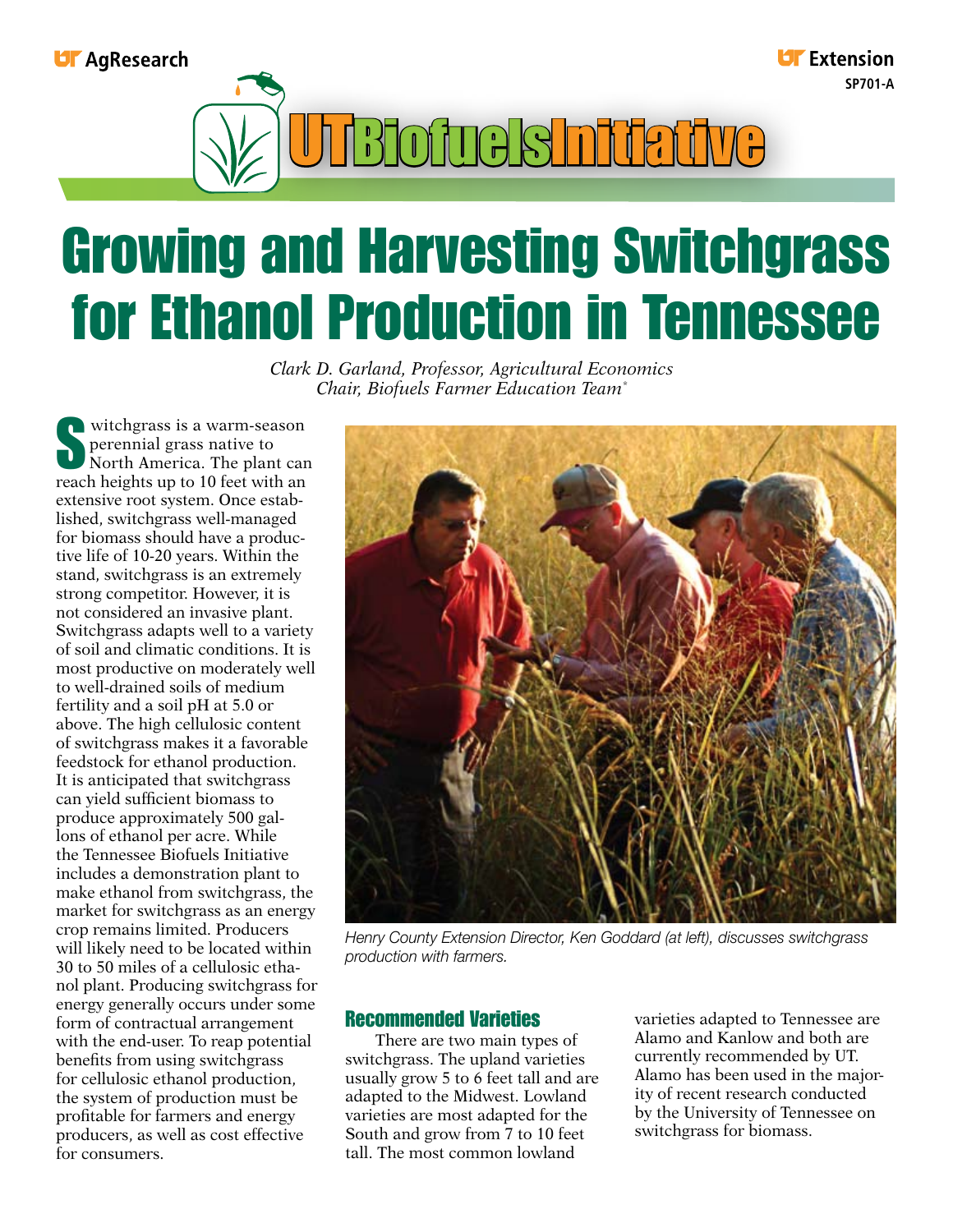# UTBiofuelsInitiative 2

## Recommended Seeding Rate

Switchgrass seed is very small and much of it will not germinate right after it is harvested. However, aging, treating with water and chilling temperatures (stratification) or storing it in warm conditions will break dormancy. When establishing switchgrass, buying quality seed is an important consideration. Switchgrass seed are normally sold on the basis of pure live seed (PLS). The germination rate will vary. Therefore, it is critical to plant according to the PLS. In calibrating seeding equipment, take into account the percentage of pure seed and the germination rate. UT recommends 6 pounds of PLS per acre.

## Fertilizer and pH Recommendations

Although switchgrass is adapted to nutrient-deficient soils, soil fertility is important and soil testing is recommended to determine pH and nutrient availability. If soil test values are medium or high in phosphorous (P) and potassium (K), no additional P205 or K20 is recommended. If the soil test is low in P, an annual application of 40 pounds of P205 per acre is recommended. If the soil is low in K, an annual application of 80 pounds of K20 should be applied per acre. If the soil pH is 5.0 or above, no lime is recommended. These recommendations are for long-term reasonable yields



*Alamo Switchgrass seeds are quite small with more than 400,000 seeds per pound.*

of switchgrass for biomass, with switchgrass harvested after a killing frost over a period of 10 years. Being a perennial, switchgrass is thought to translocate much of the aboveground nutrients back into the crown root system, resulting in very low input needs after establishment.

Nitrogen should not be applied until the stand is established and weeds controlled. In the first year,

# **Table 1. Soil Test Recommendations for Establishment and Maintenance of Switchgrass for Biomass**

|                                               | <b>Nitrogen</b>                     | Phosphate $(P_2O_5)$ |   |            | Potash (K <sub>2</sub> 0) |   |   |
|-----------------------------------------------|-------------------------------------|----------------------|---|------------|---------------------------|---|---|
|                                               | <b>Soil Test Levels<sup>*</sup></b> |                      |   |            |                           |   |   |
| <b>Practice</b>                               | (NT)                                |                      | М | н          |                           | M | н |
| 1. Establishment Year                         |                                     | 40                   | 0 | 0          | 80                        | O |   |
| 2. Maintenance Year                           | 60                                  | 40                   | 0 | 0          | 80                        | O |   |
| $N = Not$ Tested<br>$M = Medium$<br>$L = Low$ |                                     |                      |   | $H = High$ |                           |   |   |

**do not** apply nitrogen. It increases competition from annual grasses and broadleaf weeds. Beginning in the spring of the second year, 60 pounds of nitrogen per acre are recommended (Table 1).

#### Planting Date

Planting dates can range from late April to mid June. Switchgrass is a warm-season grass and establishes and grows best under warm conditions.

## Planting Methods

Switchgrass can be planted into a tilled seedbed or no-tilled. It appears no-till planting with a no-till drill in fields not bedded from past row crops is the ideal way to plant. Switchgrass should be planted when sufficient soil moisture is available for emergence of the seeds. A planting depth of ¼ to no deeper than ½ inch is critical with good seed coverage at that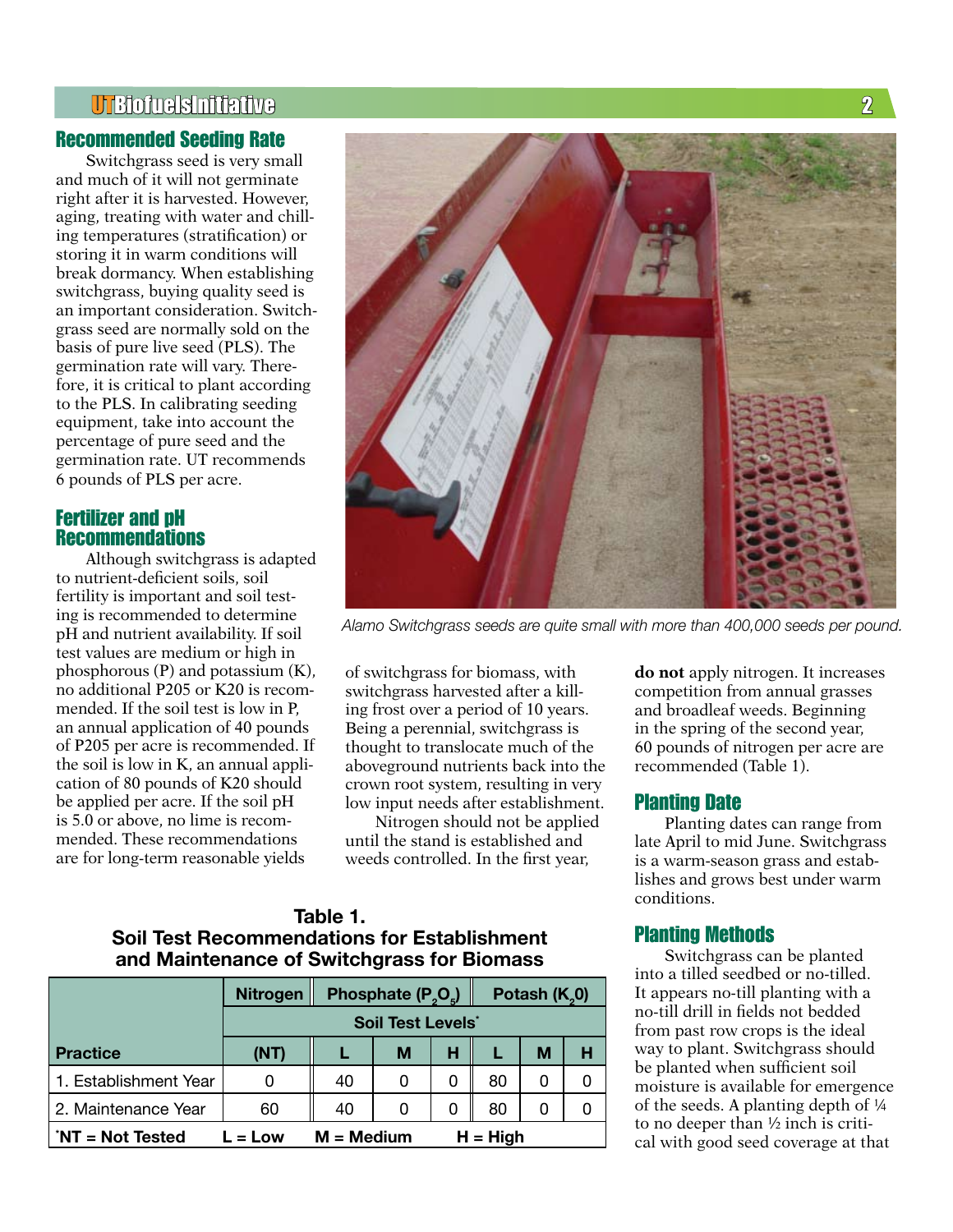# UTBiofuelsInitiative 3

depth. This is usually easier to achieve in no-tilled soil conditions. The drill should have small seed boxes suitable for accurately metering switchgrass.

## Weed Control

In the establishment year, switchgrass does not compete well with grasses such as fescue, crabgrass, johnsongrass, etc. and broadleaf weeds. Appropriate weed control measures vary greatly according to previous cropping history and specific weed varieties. Carefully evaluate fields before and after planting and check with an Extension agent for control options.

Few herbicides are labeled for weed control in switchgrass on non-Conservation Reserve Program (CRP) land in Tennessee. Therefore, it is critical to control weeds prior to planting. Most often, a glyphosate herbicide (e.g., Roundup®, Gly-4  $Plus<sup>®</sup>$ ) is used to kill existing cover. The guideline switchgrass budgets include two burndowns with a glyphosate herbicide. The preferred method to establish switchgrass in a pasture or hay field is to spray in the fall prior to planting with a glyphosate herbicide. Before the sod is sprayed, the field should be grazed, mowed or hayed and regrowth allowed to reach 6 to 10 inches. This ensures the herbicide comes into contact with an actively growing plant.

Cimarron®, formerly named Ally® from Dupont™, is labeled for post-emergence application on switchgrass for control of broadleaf weeds. Efforts are currently being made to gain regulatory approval for the use of an additional herbicide for grass suppression in Tennessee.

Observations in Tennessee on weed control in switchgrass indicate grass competition is much more severe than broadleaf competition. Once switchgrass is wellestablished and properly managed, it is very competitive against weeds.



*Month-old switchgrass in East Tennessee.*



*Conventional equipment can be used to harvest switchgrass. Large rectangular bales are easier to handle, store and transport.*

#### Reseeding Switchgrass

Switchgrass establishment will not always be successful in the first year. Weed pressure, seed quality, incorrect planting procedures, level of soil moisture within the first four to five weeks of planting and other factors can contribute to not achieving an acceptable stand of switchgrass. The expected probability of needing to reseed is assumed to be 20 percent. Guideline expenses for establishment include the reseeding costs.

#### Harvesting

Switchgrass can be harvested as a one- or two-cut system. When cut twice, the first cutting would occur when switchgrass is in late boot to very early seedhead emergence, which is usually in late June or early July. The second cutting would be at the end of the season and can occur when the plant goes into dormancy (usually after the first killing frost).

In the one-cut system, the switchgrass is harvested once after